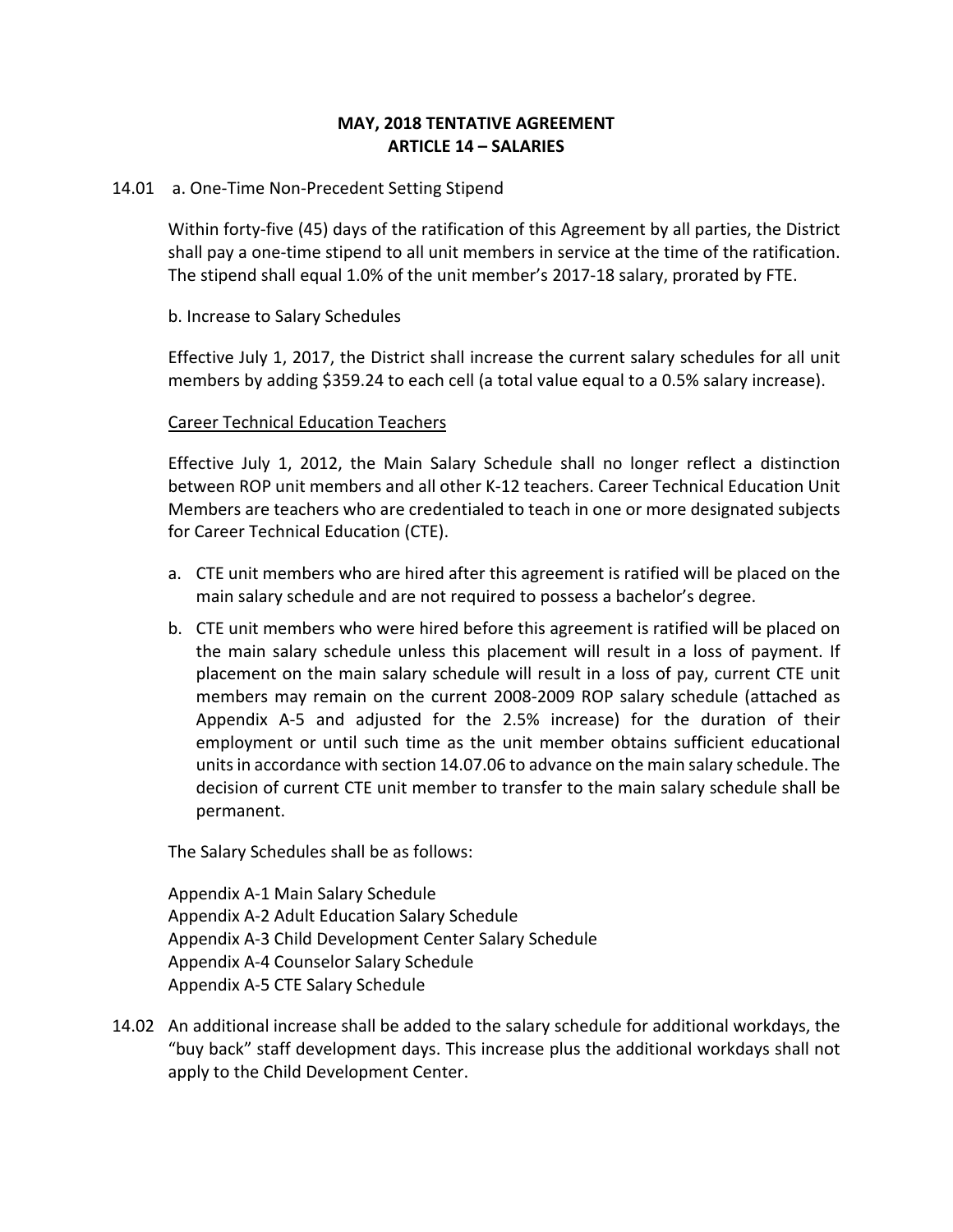- a. In 1998-99 there shall be one additional workday, a "buy back" staff development day, which shall be implemented to meet the state requirements applying to that program. The 1998-99 salary schedule shall be increased by .55% in compensation for that additional day.
- b. In 1999-2000 there shall be two additional workdays beyond the one committed in 1998-99 for a total of three buy back staff development days. These additional days shall also be implemented to meet the state requirements applying to that program. The  $1999-2000$  salary schedule shall be increased by  $1.1\%$  in compensation for those two additional days. This increase is reflected on the 1999-2000 schedule.
- c. Buy back compensation may be eliminated from the salary schedule at the District's option in the event of inadequate state funding of the staff development program or low district revenues connected with staff development days. If the compensation is eliminated, unit members shall not be required to work the additional days. In the event the District exercises this option in some subsequent year, the buy back compensation of 1.65%, plus additional salary schedule increases compounded on that amount shall be deducted from the schedule, unless the parties agree to a different deduction. Prior to exercising this option, the District shall notify the Association and attempt to discuss the matter.
- d. If, in any year unit member absenteeism is higher on buy back staff development days than on regular instructional days, the Association and the District shall meet to brainstorm strategies for motivating all teachers to attend buy back staff development days.

## 14.03 Extra Compensation  $-$  Rate of Pay

- 14.03.01 Unit members who are assigned to work full days beyond the 185-day work year shall be compensated at their per diem rate.
- 14.03.02 Unit members who work on assigned District business beyond the seven (7) hour workday or on an hourly project shall be compensated at the District hourly rate if the work is beyond their regular work duties. Effective July 1, 2015, the District hourly rate shall be set at \$35 per hour.
- 14.03.03 Unit members who are contracted to work part-time on a daily basis shall be compensated based on the ratio their teaching time bears to the teaching time of full-time employees.
- 14.03.04 Any employee, except a daily substitute who serves other than the required number of days as set forth in Article 8, Section 8.08, for his/her job classification, shall receive salary which is not less than that which bears the same ratio to the established annual salary for his/her position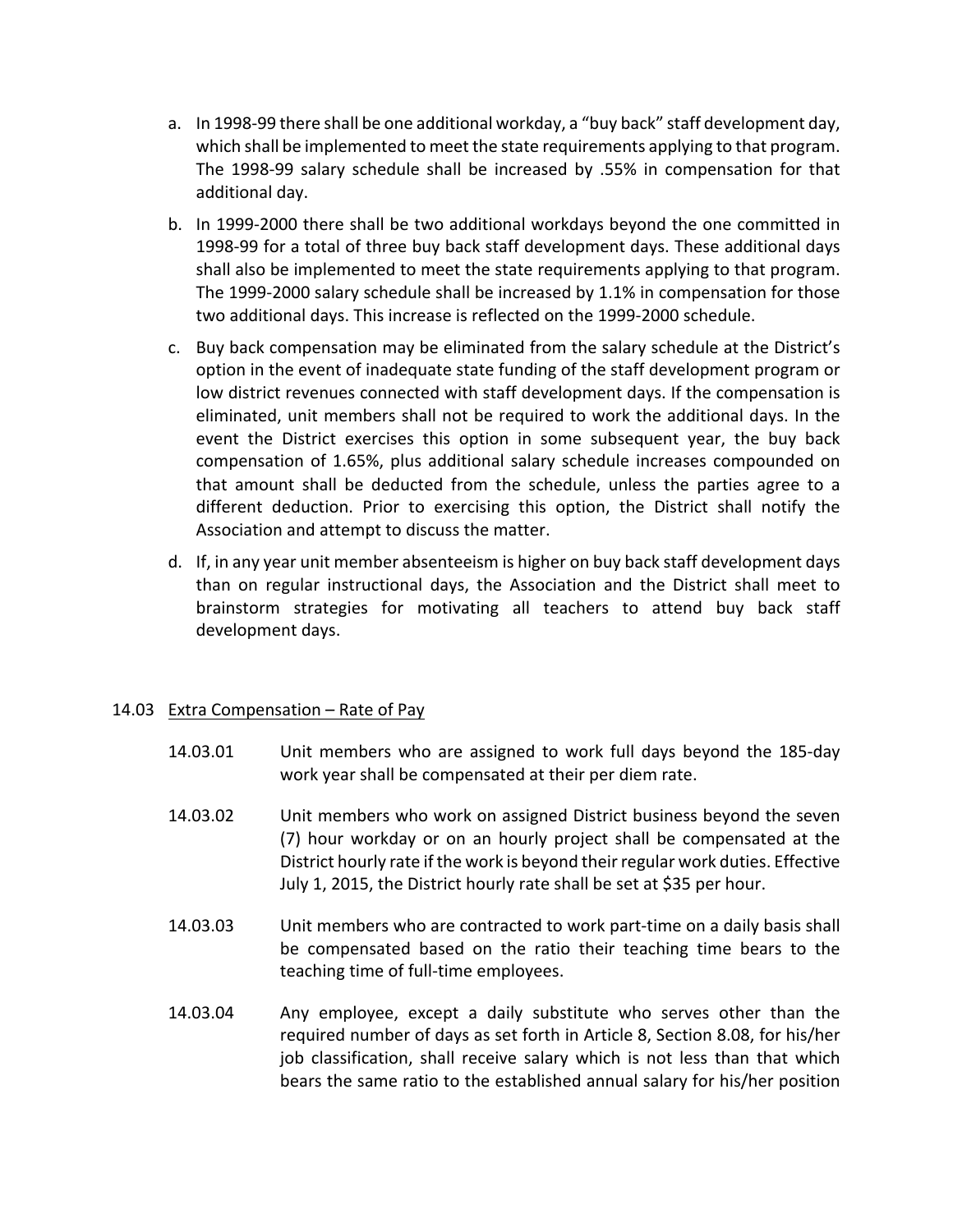as the number of days he/she serves bears to the number of working days required for his/her job classification.

- 14.03.05 Notwithstanding 14.04.04, any employee who serves for one (1) full school semester shall receive not less than one-half  $(1/2)$  the annual salary for his/her position.
- 14.03.06 An employee who is required to use his/her own automobile on approve District business or is assigned to more than one school per day shall be reimbursed for all such travel at the IRS-approved rate per mile for all driving done between arrival at the first location at the beginning of his/her workday and the last location at the end of the workday.

#### 14.03.07 Speech-Language Pathology Services Credential Stipend

Unit members who possess a Speech-Language Pathology Services Credential shall receive an annual stipend according to their years of experience as follows:

| 1-5 years of experience: | 14% of Step 1, BA +30 |
|--------------------------|-----------------------|
|                          |                       |

6 or more years of experience: 14% of Step 6, BA +30

This stipend shall be prorated for part-time employees.

## 14.04 Payroll Period

The payroll period shall be defined as monthly, beginning with July 1. Salary payments shall be made not later than the last working day of each month except in December, as defined by the County of Alameda. For December, unit members shall receive their salary payment on the first business day in January. Salary payments for services in addition to the employee's regular assignment shall be made not later than the tenth  $(10^{th})$  day after the payroll period in which the service was performed.

## 14.05 Experience Credit for Salary Schedule Placement

The following provisions apply to the granting of credit for experience:

- 14.05.01 Effective July 1, 1996, new employees in the District will receive credit year-for-year for appropriate prior experience.
- 14.05.02 Seven  $(7)$  months is the minimum continuous service required for one  $(1)$ year of experience credit in a given school year.
- 14.05.03 Credit for a year of appropriate experience may be accumulated in two (2) semesters in the same school year or in different school years when the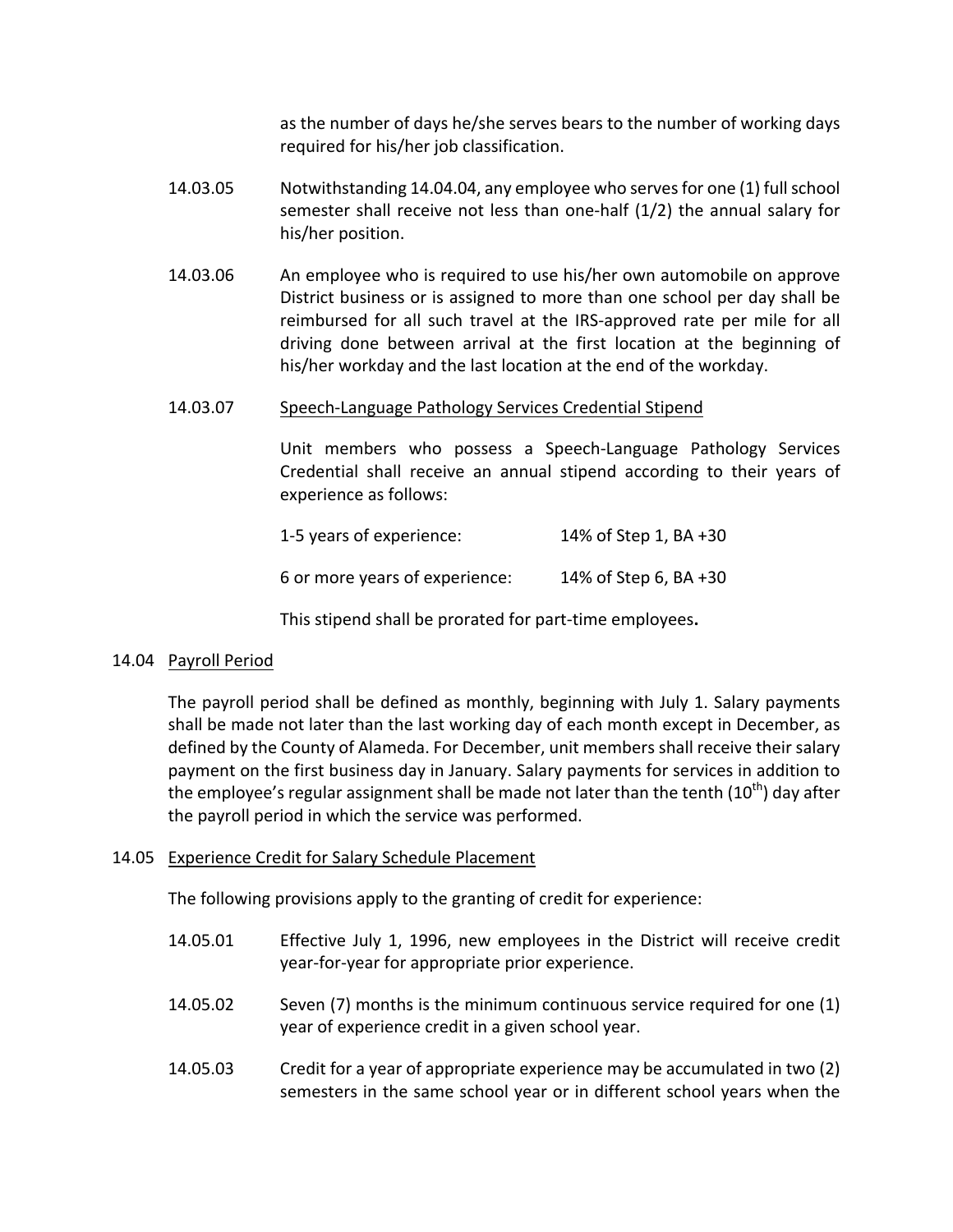employment is a regular full-time assignment. (Day-by-day substitute teaching is not included.) The employment in any semester shall be a fulltime assignment for a minimum of four (4) school months.

- 14.05.04 Credit for private or parochial school experience will be granted only when evidence is submitted that the employee was eligible for or held a valid credential issued by any of the several states or recognized agencies of the Government of the United States prior to the time of the experience claimed.
- 14.05.05 Credit for military experience will be granted when an employee has held or was eligible for a valid credential prior to entry into military service.
- 14.05.06 The combined total credit for military experience and other appropriate experience shall not exceed eight (8) years.
- 14.05.07 A year of military experience shall be construed as ten (10) months of service.
- 14.05.08 Five (5) consecutive months of military experience shall constitute one-half  $(1/2)$  of a year of experience. One-half  $(1/2)$  year of military experience and one-half  $(1/2)$  year of other appropriate experience in accordance with Section 14.09.03 shall comprise a year of experience.

## 14.06 Educational Units

- 14.06.01 Quarter units are converted to semester units by multiplying the quarter units by 2/3. If this multiplication results in a fraction that when added to the other semester units is within  $\frac{1}{2}$  unit from the required units for qualifying for the next column, then the fraction shall be rounded up to the next whole number and the employee shall be placed on the next column.
- 14.06.02 The District shall provide each employee by December 1 of each school year a statement of salary classification and the number of units that the District has on file for him/her.
- 14.06.03 For reclassification in any given year, credits earned must be submitted by September 30. If a transcript is not available, the employee may submit a written statement of courses taken and credit earned. In this case, salary adjustments shall be contingent upon receipt of an official transcript on or before November 30 reflecting that the units were earned on or before September 30. For courses taken from an accredited college or university, each semester unit shall equal 15 clock hours, and each quarter unit shall equal 10 clock hours.